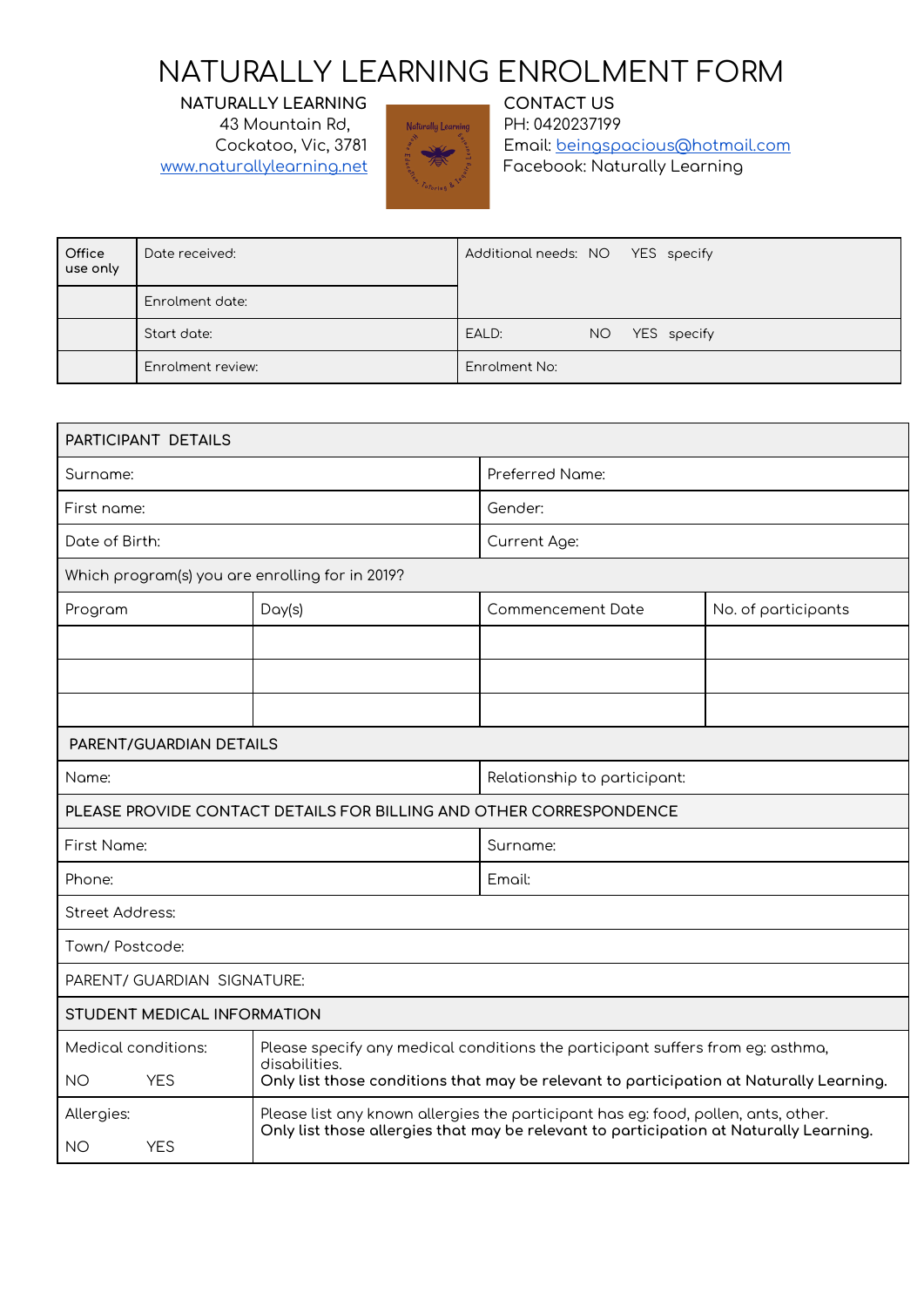# NATURALLY LEARNING ENROLMENT FORM

**NATURALLY LEARNING CONTACT US** 43 Mountain Rd, Naturally Learning PH: 0420237199



Cockatoo, Vic, 3781 Email: [beingspacious@hotmail.com](mailto:beingspacious@hotmail.com) [www.naturallylearning.net](http://www.naturallylearning.net/)  $\begin{array}{c} \hline \end{array}$  Facebook: Naturally Learning

| Has the participant been diagnosed as being at risk of anaphylaxis?<br>If yes, participants are required to provide their own EpiPen every session session. | ΝC | <b>YES</b> |
|-------------------------------------------------------------------------------------------------------------------------------------------------------------|----|------------|
| Has the participant been diagnosed with additional needs?                                                                                                   | NO | YES        |

If yes to any of the above, please provide only those details relevant to participation in Naturally Learning **Programs.**

### Shared Food Consent

| Consent is given for the above mentioned participant to share food at Naturally Learning. | <b>NO</b> | YES. |
|-------------------------------------------------------------------------------------------|-----------|------|
| Does the participant have any specific dietary needs?                                     | NΟ        | YES  |
| If yes please explain.                                                                    |           |      |

#### Image Consent

| <b>CONSENT IS GIVEN FOR THE FOLLOWING:</b>                                                                                                                          |    |            |
|---------------------------------------------------------------------------------------------------------------------------------------------------------------------|----|------------|
| Images may be used for promotional material, on websites and other online platforms.                                                                                | NΟ | <b>YFS</b> |
| Photos may be used on online platform without identifying the student. No faces or<br>names to be used. e.g (hands at work), from the back, as part of a group only | NΟ | <b>YFS</b> |
| Photographs may be used on hard copy publications. e.g fliers, posters, advertisements                                                                              | NΟ | YFS        |

#### Physical Activity Risk Consent

| Consent is given for the above mentioned participant to engage in physical activities and<br>take reasonable risks during Naturally Learning programs. | NO  | <b>YFS</b> |
|--------------------------------------------------------------------------------------------------------------------------------------------------------|-----|------------|
| Does the participant have any medical or physical conditions that restrict physical activity?                                                          | NO. | <b>YES</b> |
| If yes please explain.                                                                                                                                 |     |            |

Participants are responsible for reporting any conditions to Naturally Learning prior to each session.